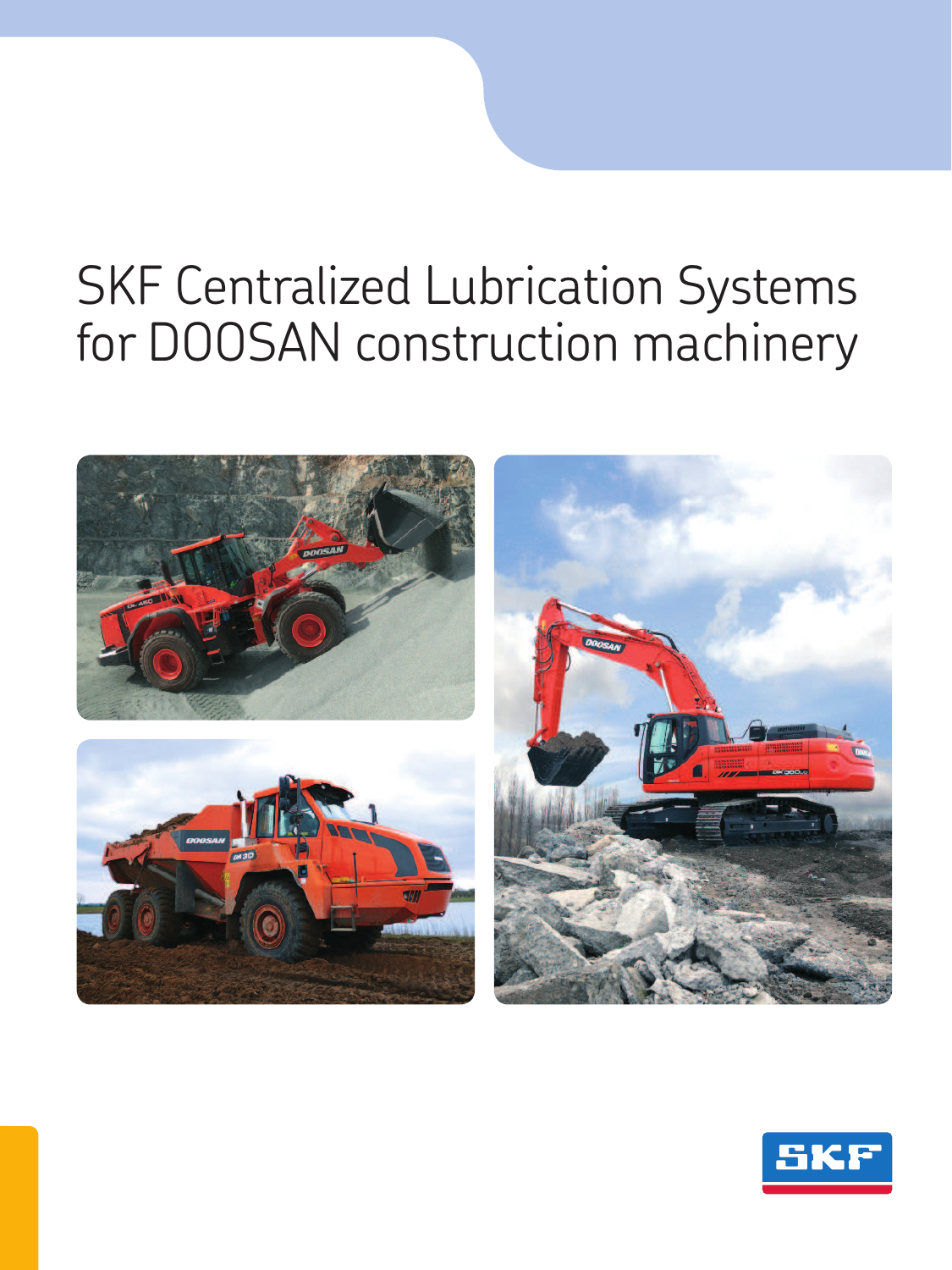

### SKF centralized lubrication systems for DOOSAN wheel loaders

### **Reliability is key**

Wheel loaders must be in top shape so they can reliably achieve high productivity in summer and winter in all climates. Friction wear, corrosion and dirt cause significant damage to the mechanical components of wheel loaders, but there is a tried and proven way to counteract them: perfectly tailored centralized lubrication systems from SKF that automatically lubricate and protect the right lubrication points using the right amount of the right lubricant at the right time.

#### **Centralized lubrication systems ex works**

Manual lubrication is a thing of the past – automated centralized lubrication systems are the modern solution. You no longer have to accept the costs and uncertainties of manual lubrication, since DOOSAN large and medium wheel loaders are equipped ex-works with SKF centralized lubrication systems to ensure that these powerful machines perform at their best at all times. But even with a small Doosan wheel loader not factory-fitted with an SKF centralized lubrication system, you don't have to go without automatic lubrication. At SKF and Doosan dealers around the world, you will find experts for advice and installation of the right retrofit solution.



*KFG pump unit with integrated control unit*



*VPKM progressive feeder with cycle switch*

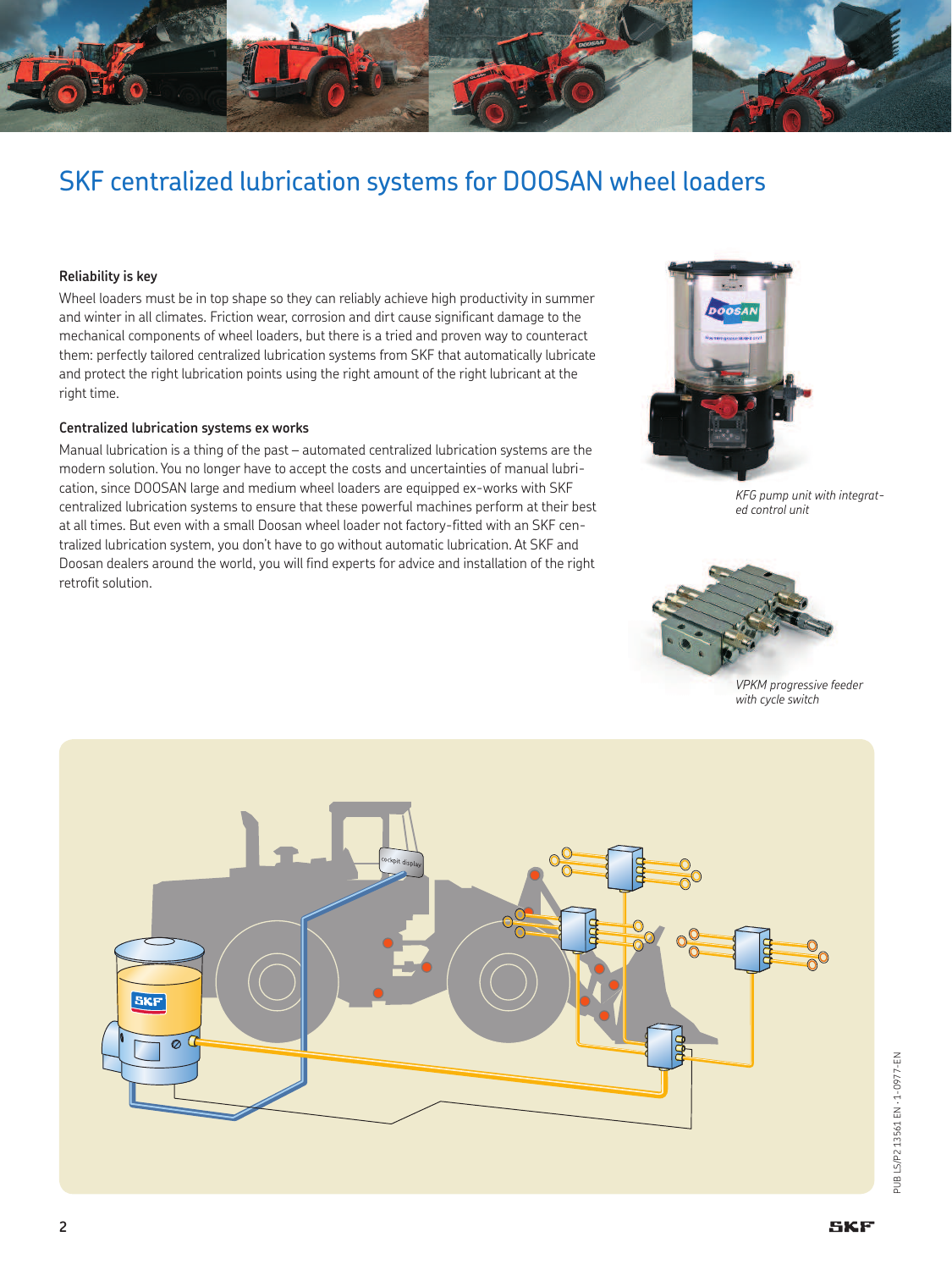

## SKF centralized lubrication systems for DOOSAN excavators

Good advice is often difficult to get, considering the variety of systems for excavators on the market. It does not have to be this way if you take advantage of the experience and knowledge of experts in the lubrication of construction machinery. With over 80 years of experience in this field, SKF offers the entire range of tried and proven solution concepts.

### **Sturdy construction with state-of-the-art technology**

The design principles of SKF centralized lubrication systems for excavators, their sturdy construction and state-of-the-art technology have already proven themselves in practice for decades. But that is not enough: new knowledge and the consistent application of the entire expertise of the SKF Group have led to a continuous process of optimization, allowing SKF to offer extremely reliable centralized lubrication systems that ensure highly effective lubrication of construction machinery.

### **Retrofitting with ease**

DOOSAN dealers worldwide can retrofit excavators without centralized lubrication systems at relatively low effort. To ensure that retrofitting can be performed without complications, SKF provides complete kits with all necessary components, plus the plans and instructions for assembly of a centralized lubrication system for the particular type of machinery.



*Retrofitting kit*